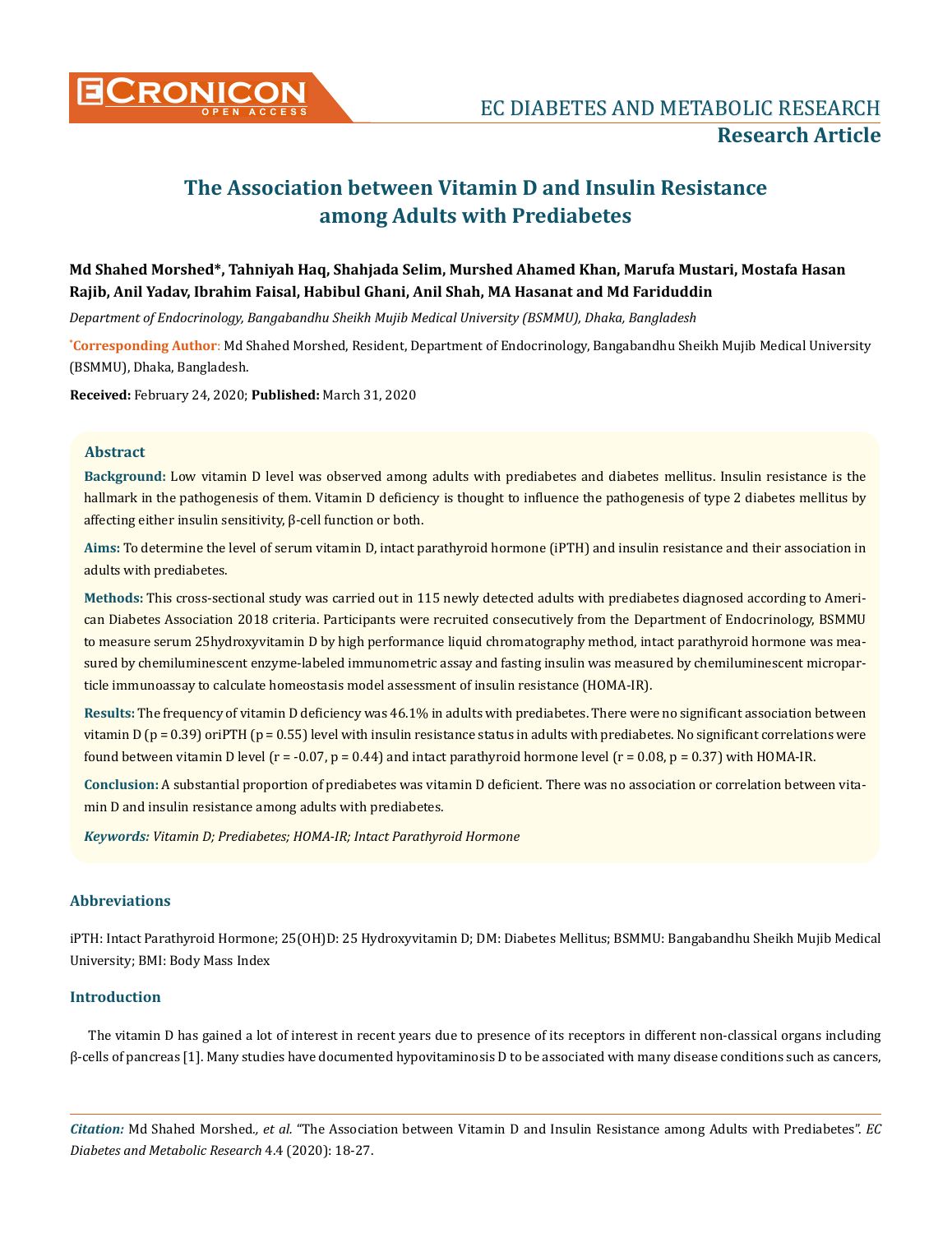cardiovascular disease and diabetes mellitus (DM) [2]. Epidemiologic and animal studies indicate a role of vitamin D in the prevention and treatment of DM, infections, autoimmune and inflammatory diseases [3].

Although the mechanisms are not clear, vitamin D may influence glucose homeostasis by acting on different sites by various direct and indirect possible mechanisms. Along with β-cell dysfunction and apoptosis, low vitamin D increases insulin resistance in target cells by increasing intracellular calcium mediated via compensatory increase of parathormone and reducing expression of insulin receptors [4]. The increased intracellular calcium also promotes adipogenesis predisposing further weight gain and insulin resistance [5]. The immunomodulatory effects of vitamin D is also hampered in hypovitaminosis D state resulting in a low grade inflammation that also reduces insulin sensitivity [6].

As prevalence of hypovitaminosis D is very high in adults with prediabetes, an inverse relationship between vitamin D and insulin resistance is expected. However, cross-sectional studies provide conflicting results between the association of serum vitamin D and insulin resistance [7,8]. A 10 year prospective study showed an inverse relationship between serum 25(OH)D and insulin resistance in non-diabetic people. Baseline 25(OH)D was inversely associated with 10-year risk of hyperglycemia, insulin resistance after adjustment for age, sex, smoking, body mass index (BMI) and season [9]. However, interventional studies demonstrated no improvement of insulin resistance following vitamin D supplementation [10-12] in prediabetes individuals. Similar findings were also found in systematic review and meta-analysis of prediabetes individuals [13]. The scenario may be different in the Indian subcontinent, where an observational study found an inverse relationship between 25(OH) D and insulin resistance in prediabetic individuals [14]. In addition, randomized controlled trials conducted in India showed that vitamin D supplementation improved the glycaemic control and insulin sensitivity in prediabetic individuals [15] and T2DM patients [16]. Genetic and environmental factors may play a role in this regard. In a meta-analysis, an association between insulin resistance related diseases and vitamin D receptor gene polymorphism (ApaI, BsmI, FokI variant) were more obvious in dark-pigmented Caucasians and Asians but not in Caucasian with white skin [17]. An association was also found between vitamin D receptor gene polymorphisms (ApaI variant) and insulin secretion in Bangladeshi Asians, categorized as at risk for T2DM [18].

There is a possibility that hypovitaminosis D may affect insulin resistance adversely contributing to development of prediabetes and diabetes in our population. However, the association in prediabetes is found to be controversial in different studies. Furthermore, it has not been studied previously in Bangladeshi population as per our best knowledge. Therefore, this study was conducted to explore the association of serum vitamin D and intact parathyroid hormone (iPTH) with insulin resistance among adults with prediabetes.

#### **Materials and Methods**

#### **Study design**

This cross-sectional study was carried out in the Department of Endocrinology, BSMMU during the period of July 2018 to September 2019. In this study, 115 newly detected and untreated adults with prediabetes were included by consecutive purposive sampling. Patients who were taking or had received vitamin D or calcium within last 120 days of sample collection; taking any medications that alter vitamin D level; having any endocrine disorders affecting vitamin D metabolism; known liver, renal, autoimmune, inflammatory diseases, malignancy or pregnancy and lactation were excluded from the study. The study protocol was approved by Institutional Review Board, BSMMU (No. BSMMU/2018/4826). Written informed consent was taken from each participant. Data were collected using pretested semistructured questionnaires and physical examination including height and weight to calculate BMI was done. Blood was taken for 25(OH) D, iPTH, fasting insulin and fasting blood glucose.

# **Biochemical analysis**

About 10 ml of venous blood was taken from each participant in the fasting state. Fasting blood glucose was measured by glucose oxidase method. Serum was separated from remaining blood and stored in - 20°C until assay. Assay of the collected samples were done

*Citation:* Md Shahed Morshed*., et al.* "The Association between Vitamin D and Insulin Resistance among Adults with Prediabetes". *EC Diabetes and Metabolic Research* 4.4 (2020): 18-27.

19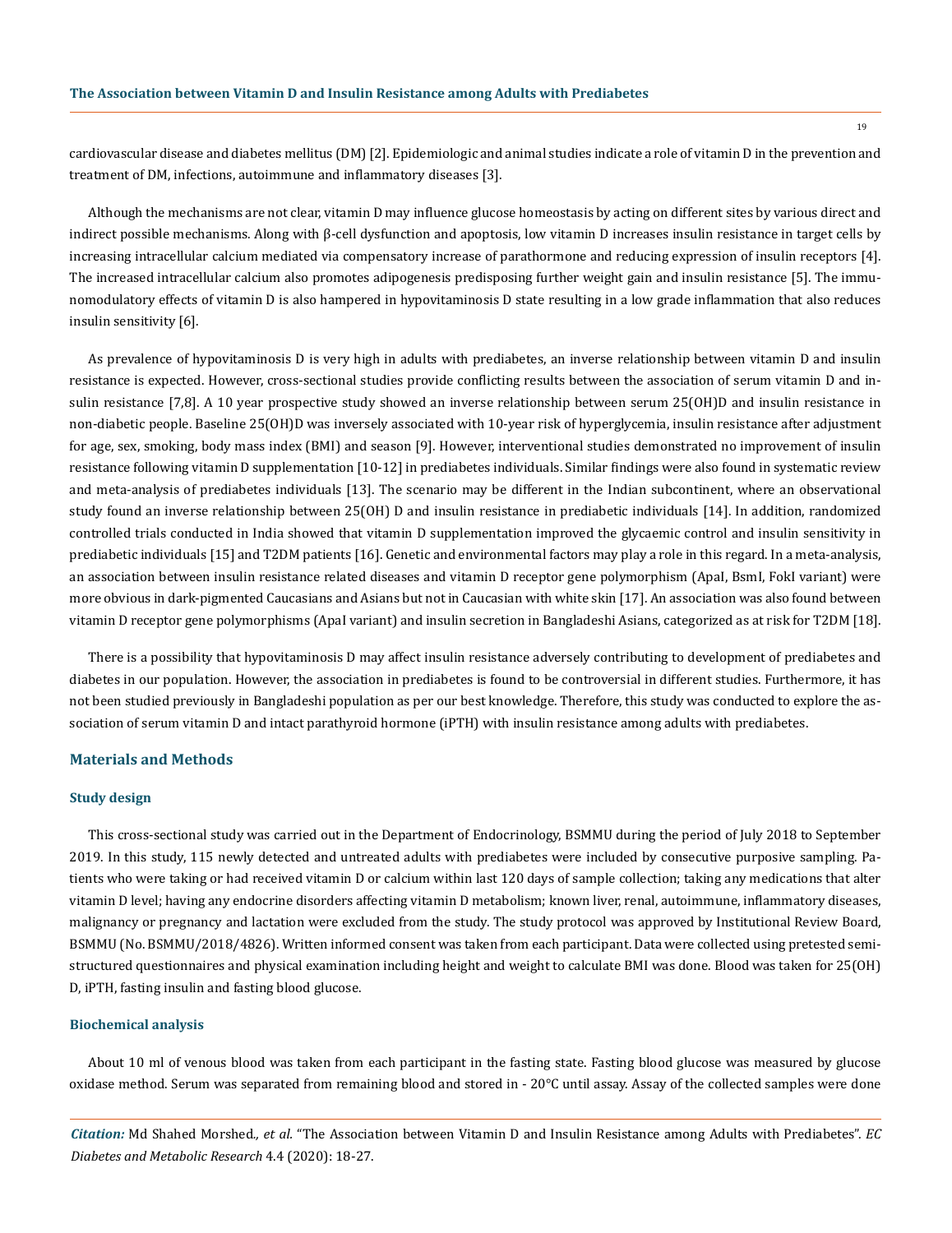20

for 25(OH)D by high performance liquid chromatography method (HPLC), iPTH by chemiluminescent enzyme-labeled immunometric assay, fasting insulin by chemiluminescent microparticle immunoassay. Values of the fasting insulin and fasting blood glucose were used to calculate the HOMA-IR [{fasting insulin  $(\mu U/ml) \times$  fasting blood glucose (mmol/L)} ÷ 22.5] [19]. 25(OH)D was measured by SIL 20 series prominence HPLC analyzer with a coefficient of variability 2.6 - 4.9%. Insulin was measured by ARCHITECT Insulin assay Abbott, USA and iPTH was measured by Immulite 2000 systems Siemens, USA analyzer.

#### **Operational definitions**

Prediabetes was diagnosed according to ADA, 2018 criteria {any one from below: fasting blood glucose = 5.6 - 6.9 mmol/L (IFG), 2 hours after 75 gm OGTT = 7.8 - 11 mmol/L (IGT) or HbA1C = 5.7 - 6.4%} [20]. Vitamin D deficiency was categorized by Endocrine Society clinical practice guideline, 2011 into vitamin D sufficiency, insufficiency and deficiency with the cut off value 30 and 20 ng/ml respectively [21]. The cut-off point to define insulin resistance was HOMA-IR of 2.6. This was based on a cross-sectional study conducted among Bangladeshi people [22]. The cut off value to define raised iPTH was 66 pg/ml.

#### **Sample size calculation**

The minimum number of sample to be studied was 76 using, n =  $(Z^2 \times p \times q) \div d^2$  formula. Here, p = prevalence of vitamin D deficiency in prediabetes (73.25%) = 0.7325 [14],  $q = 1 - p = (1 - 0.7325) = 0.2675$ ,  $Z =$  value of standard normal distribution at a given level of significance or at a given confidence level (1.96 at the level of 95% confidence), d = margin of error (10%). Present study included 115 adults with prediabetes.

#### **Data management**

Data were coded, entered and analyzed by computer based SPSS program (version 22.0). Data were expressed as frequencies or percentages for qualitative values and mean (± standard deviation) for quantitative values. Data with skewed distribution (HOMA-IR) were transformed into 10-based logarithmic values. To compare the mean value (vitamin D, HOMA-IR and iPTH level) of subgroups, independent t test, one way ANOVA and factorial designed two way ANOVA were used as appropriate. To test the association between categories (insulin resistance, vitamin D status and raised iPTH status), Pearson's Chi-square test and Fisher's exact test were done as appropriate. Pearson's correlation test was used to correlate HOMA-IR levels with vitamin D and iPTH. P ≤ 0.05 was considered as statistically significant.

#### **Results**

A total of 115 adults with prediabetes were enrolled in this study to explore the association among vitamin D, iPTH and insulin resistance in adults with prediabetes.

#### **Vitamin D level and status in adults with prediabetes**

In this study, the mean age of the study population was  $36.37 \pm 10.06$  years with BMI 26.91  $\pm$  2.83 kg/m<sup>2</sup>. The female and male ratio was 4:1. Majority of the participants came from urban area. Most of them had an occupation that belonged to manual unskilled. Majority of the study participants had completed their higher secondary education. Lower class was the predominant socio-economic category in the study population (Table 1).

The mean vitamin D level was in the vitamin D insufficiency group. Nearly half of the participants had vitamin D deficiency and insulin resistance. Less than 20% of the participants had raised iPTH level (Table 2a and 2b).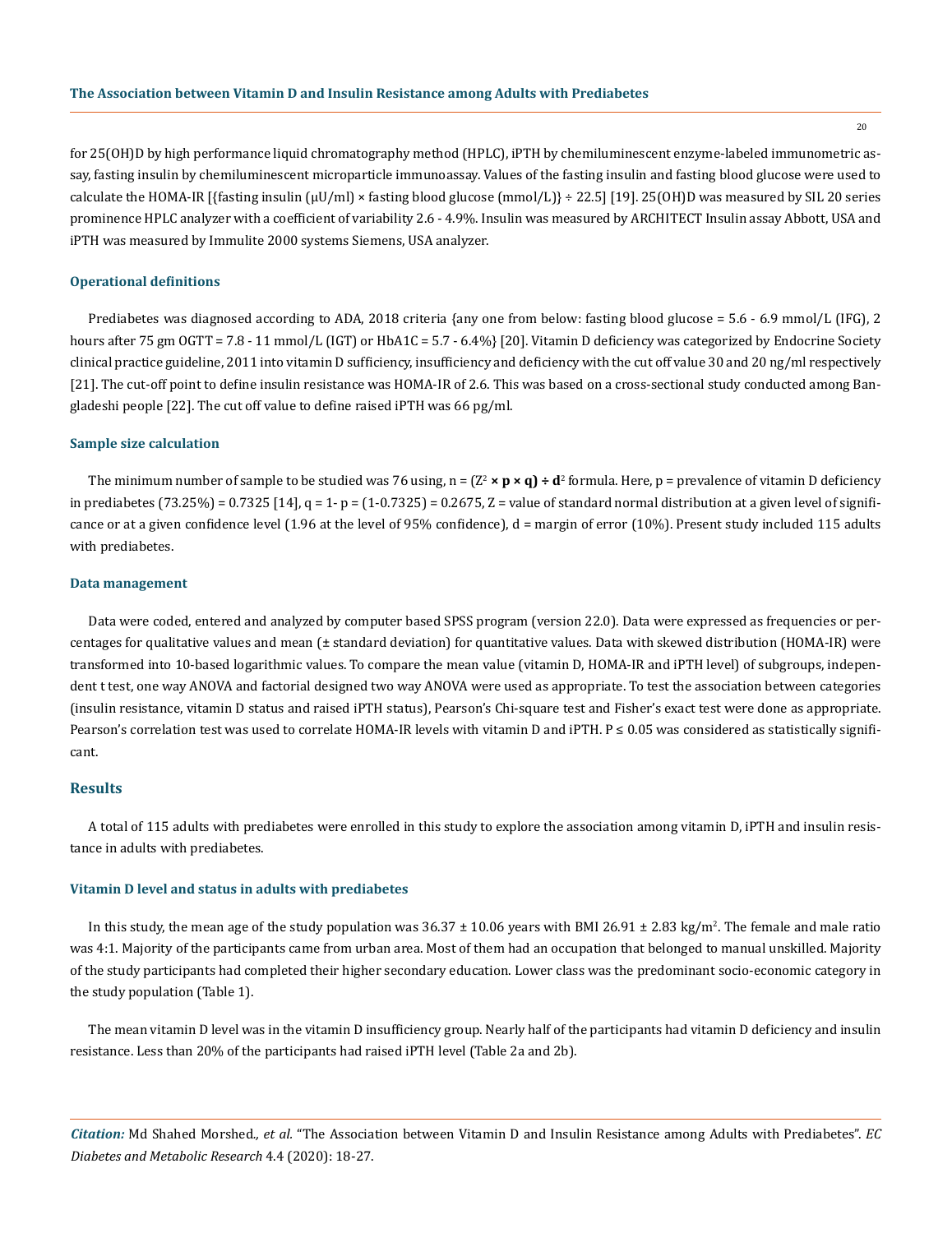| <b>Variables</b>                                       | Frequency (%) |
|--------------------------------------------------------|---------------|
| Gender                                                 |               |
| Male                                                   | 23 (20)       |
| Female                                                 | 92 (80)       |
| Area of residence                                      |               |
| Urban                                                  | 89 (77.4)     |
| Rural                                                  | 26 (22.6)     |
| Occupational classification*                           |               |
| Managerial and professional                            | 14 (12.2)     |
| Nonmanual                                              | 7(6.1)        |
| Manual                                                 | 7(6.1)        |
| Manual unskilled                                       | 74 (64.3)     |
| Institutionalized, retired, unemployed                 | 13 (11.3)     |
| Educational status (completed years of schooling)      |               |
| Not completed primary $(< 5)$                          | 15(13)        |
| Completed primary but not secondary (5 - 9)            | 39 (33)       |
| Completed secondary but not higher secondary (10 - 11) | 15(13)        |
| Completed higher secondary ( $\geq 12$ )               | 46 (40)       |
| Socio-economic status†                                 |               |
| Lower                                                  | 51 (44.3)     |
| Middle                                                 | 46 (40)       |
| Higher                                                 | 18 (15.7)     |

*Table 1: Sociodemographic characteristics of the study population (N = 115). Within parenthesis are percentages over total.*

*ⱡ: According to Bangladesh national conservation strategy [23].*

*\*: According to registrar general occupational classification [24]. †: According to monthly household income [25].*

| <b>Variables</b>                        | Frequency (%) |  |
|-----------------------------------------|---------------|--|
| Vitamin D status                        |               |  |
| Sufficiency ( $\geq 30$ ng/ml)          | 24 (20.9)     |  |
| Insufficiency $(20 - 29.9)$ ng/ml       | 38 (33.0)     |  |
| Deficiency ( $<$ 20 ng/ml)              | 53 (46.1)     |  |
| Insulin resistance (HOMA-IR $\geq$ 2.6) | 56 (48.7)     |  |
| Raised iPTH $( \ge 66 \text{ pg/ml} )$  | 19 (16.5)     |  |

*Table 2a: Frequency of biochemical parameters in the study population.*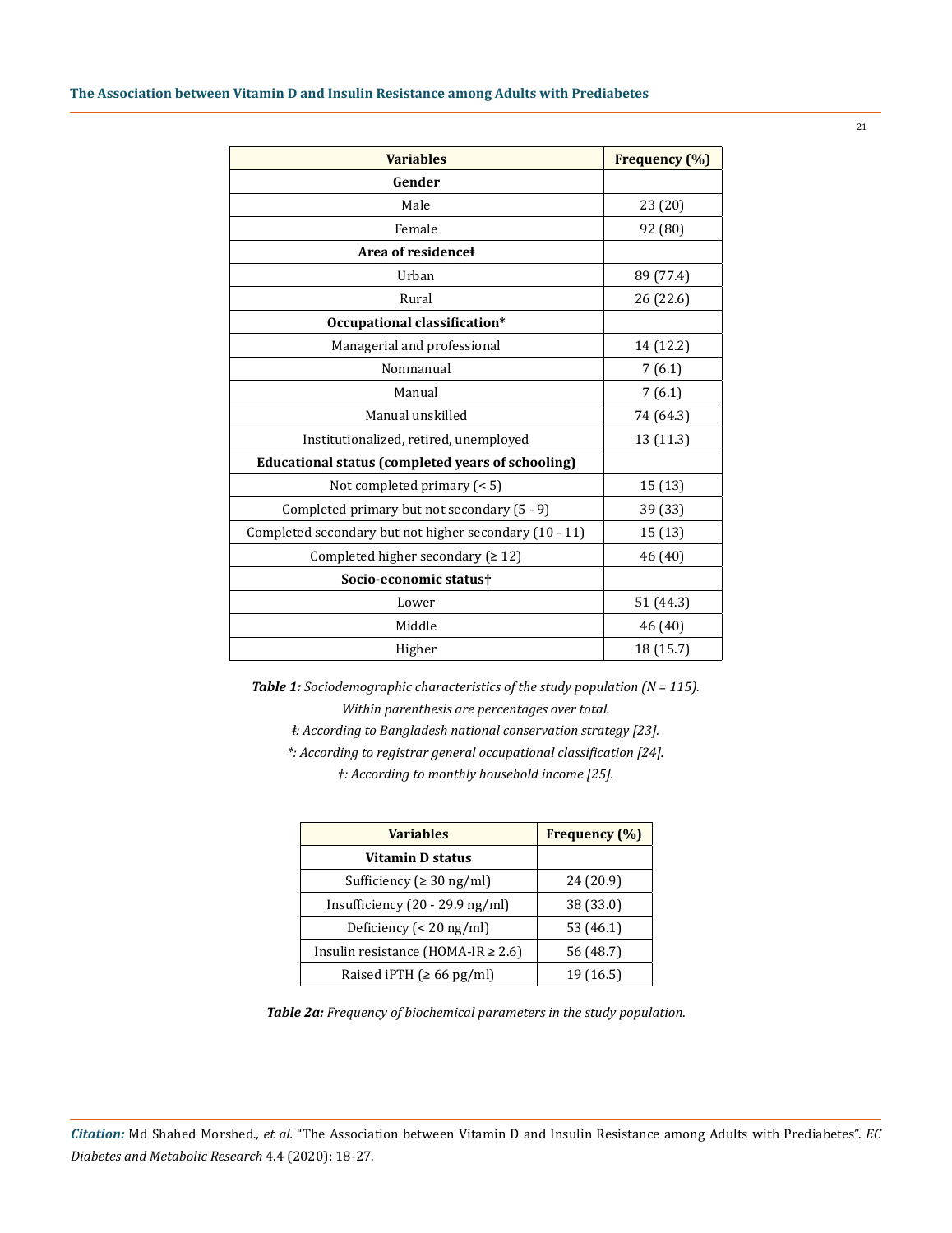| <b>Variables</b>       | Mean ± SD         | Range           | Reference/optimal value |
|------------------------|-------------------|-----------------|-------------------------|
| Serum $25(OH)D(ng/ml)$ | $20.79 \pm 10.63$ | $2.0 - 45.47$   | $\geq 30$               |
| HOMA-IR                | $3.13 \pm 2.92$   | $0.12 - 28.48$  | < 2.6                   |
| Serum iPTH (pg/ml)     | $46.74 \pm 23.82$ | $10.50 - 122.0$ | $10 - 65$               |

*Table 2b: Mean value of the biochemical parameters of the study population (n = 115).*

# **Associations and correlation of serum vitamin D and iPTH with insulin resistance in the prediabetic population (n = 115)**

Although a lower mean vitamin D value was observed in the group with insulin resistance, there was no significant difference between the insulin resistance categories  $(21.28 \pm 11.12 \text{ vs } 19.91 \pm 10.83, p = 0.50)$  (Figure 1a). Similarly, a higher iPTH level was observed in the insulin resistance present group than the insulin resistance absent group without significant association (50.22 ± 23.50vs 43.10 ± 24.20, p = 0.56) (Figure 1b).



*Figure 1: Distribution of serum 25(OH)D(1a) and iPTH (1b) level according to insulin resistance status. Independent t test was done.*

There was no significant difference of 25(OH)D level among different quartiles of HOMA-IR (p = 0.36) (Table 3).

|                                 | Vitamin D level (ng/ml) |      |
|---------------------------------|-------------------------|------|
| <b>HOMA-IR quartiles</b>        | Mean ± SD               | p    |
| $1st$ quartile (< 1.93)         | $22.66 \pm 10.50$       |      |
| $2nd$ quartile (1.93 to < 2.56) | $19.70 \pm 11.30$       |      |
| $3rd$ quartile (2.56 to < 3.75) | $22.40 \pm 9.34$        |      |
| $4th$ quartile ( $\geq 3.75$ )  | $20.79 \pm 10.63$       | 0.36 |

*Table 3: Distribution of vitamin D level among the HOMA-IR quartiles in the study population (n = 115). One way ANOVA was done.*

Although there was a trend of increasing level of insulin resistance across increasing severity of vitamin D deficiency, there was no significant difference among the mean value of HOMA-IR in three subgroups of vitamin D status ( $p = 0.62$ ). Similarly, there was no significant difference between the mean values of HOMA-IR in different iPTH categories (p = 0.78) (Figure 2). There was no significant association between interaction of vitamin D status and iPTH status with HOMA-IR level (p = 0.96) (not shown).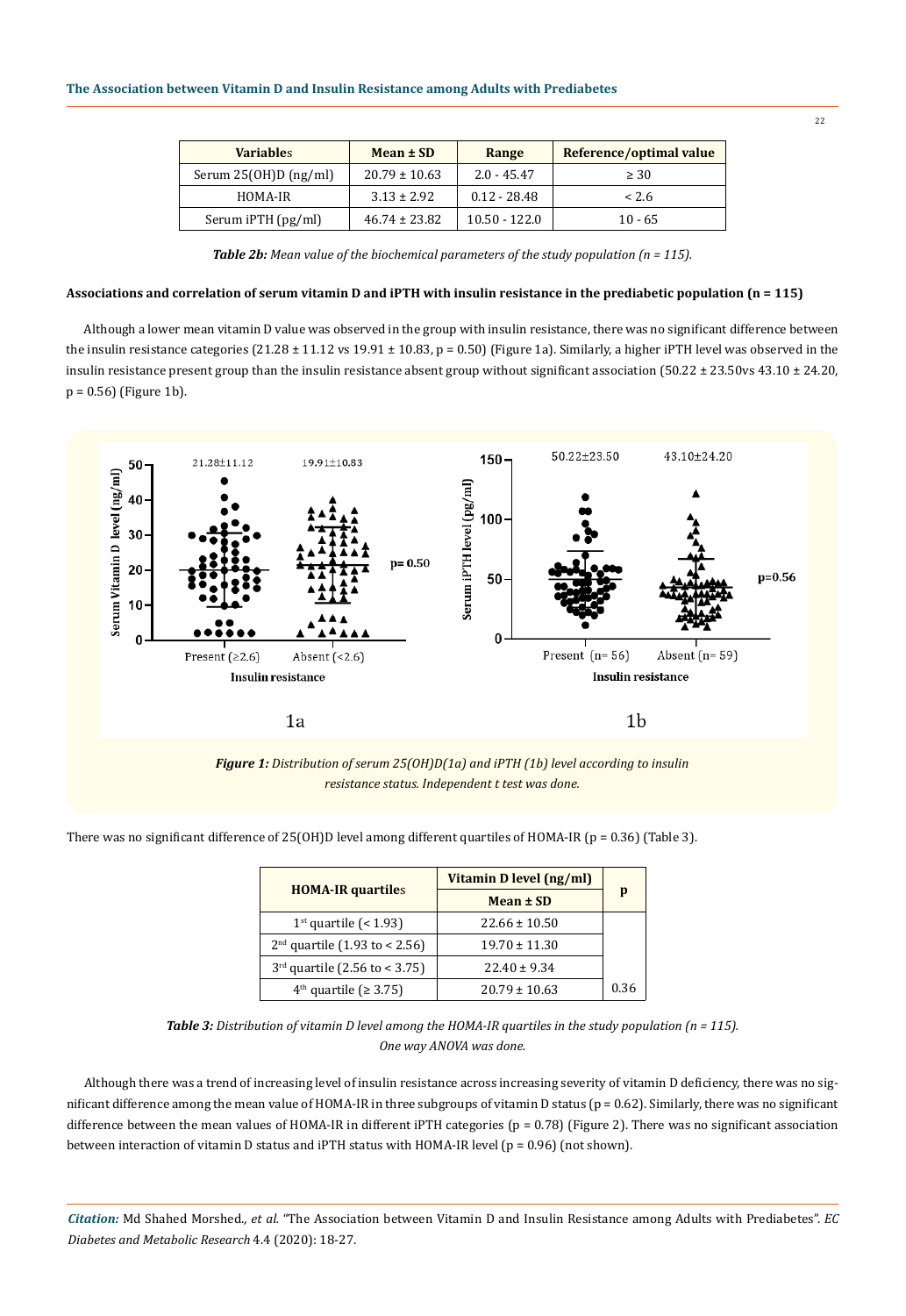

23

*Figure 2: Distribution of HOMA-IR level according to vitamin D and iPTH status. One way ANOVA and independent t test were done respectively.*

There was no significant association between vitamin D status ( $p = 0.39$ ) and iPTH ( $p = 0.55$ ) status with HOMA-IR category in the prediabetic population (Table 4).

| <b>Categories of</b><br><b>biochemical</b><br><b>parameters</b> |                      |               | <b>Insulin resistance</b> | p    |
|-----------------------------------------------------------------|----------------------|---------------|---------------------------|------|
|                                                                 | <b>Present</b>       | <b>Absent</b> |                           |      |
|                                                                 | <b>Frequency (%)</b> |               |                           |      |
|                                                                 | Deficient            | 29 (51.8)     | 24 (40.7)                 |      |
| Vitamin D status                                                | Insufficient         | 18 (32.1)     | 20 (33.9)                 | 0.39 |
|                                                                 | Sufficient           | 9(16.1)       | 15 (25.4)                 |      |
| iPTH                                                            | Increased            | 9(16.1)       | 10(16.9)                  | 0.55 |
| status                                                          | Normal               | 47 (83.9)     | 49 (83.1)                 |      |

*Table 4: Association of vitamin D status and iPTH status with insulin resistance category (by HOMA-IR)* 

*in the prediabetic population (n = 115). Within parentheses are percentages over total.*

*Pearson's Chi-square test and Fisher's exact test were done.*

Furthermore, there were no significant correlation found between HOMA-IR with vitamin D level and iPTH level (Table 5).

| Determinants of r |         | D    |
|-------------------|---------|------|
| 25(OH)D           | $-0.07$ | 0.43 |
| iPTH              | 0.08    | 0.37 |

*Table 5: Correlation of vitamin D level and iPTH level with HOMA-IR level. By Pearson's correlation test. r: Pearson's correlation coefficient.*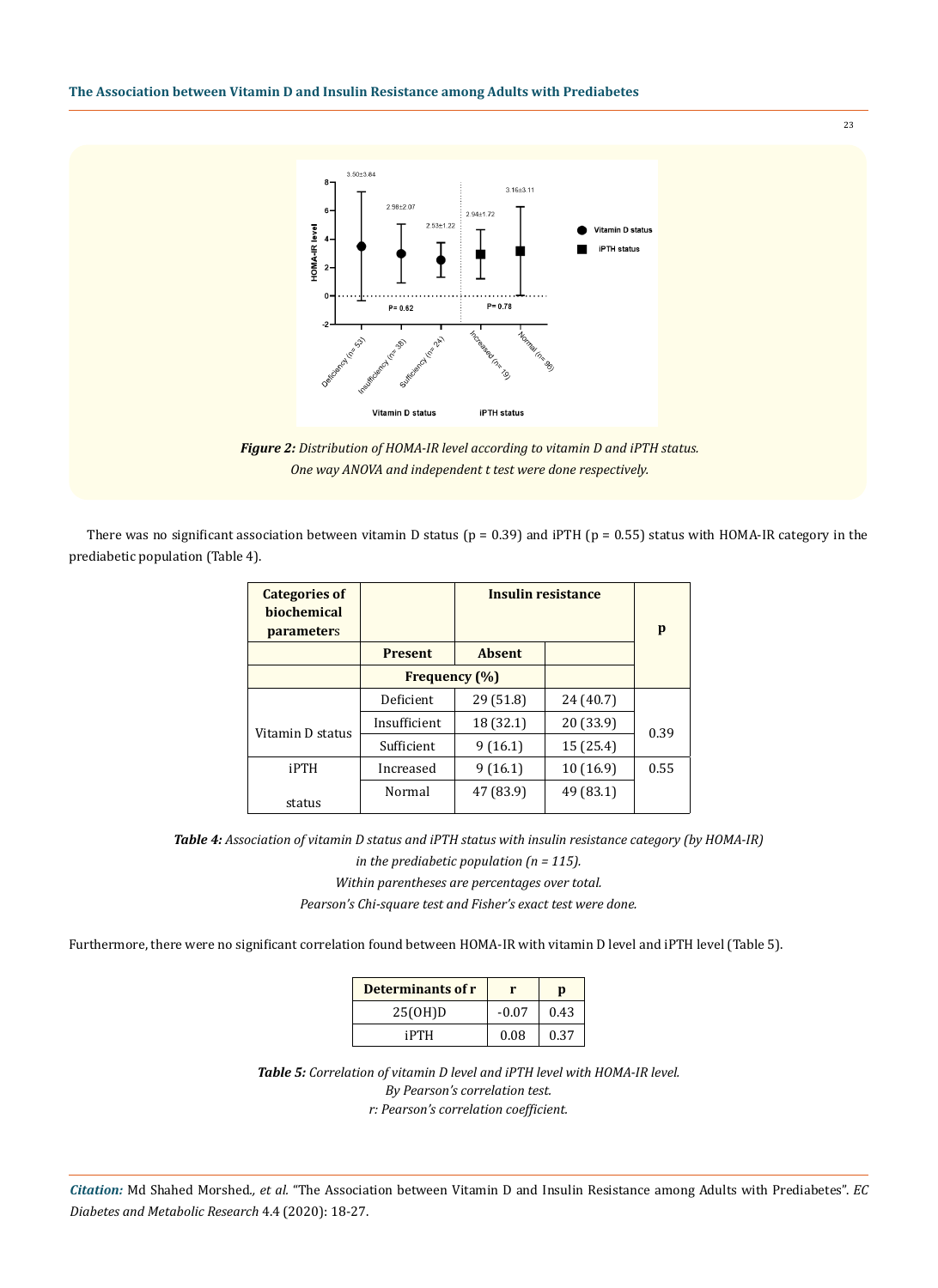#### **Discussion**

In this study we found that the mean vitamin D level of the prediabetic population was in the vitamin D insufficiency category. Substantial percentage of the study population was vitamin D deficient according to Endocrine Society's criteria. There was no association and correlation between vitamin D and insulin resistance among adults with prediabetes.

The mean vitamin D level in the study population was in the insufficiency group according to Endocrine society's criteria. Similar findings were also observed in other studies done in people with prediabetes [14,26,27].

In this study, vitamin D deficiency was the predominant vitamin D status among adults with prediabetes. Although similar findings were found by other authors [28,29], some found a very high percentages of vitamin D deficiency [27,30,31]. This might be due to a relatively higher age, greater percentage of smokers and higher BMI in these studies.

We did not find any association and correlation between vitamin D with insulin resistance. Similarly, one study did not find any association with insulin resistance [32] and another one with fasting insulin level [33]. On the contrary, others found negative correlation between vitamin D and HOMA-IR [14,26,29]. However, the strength of the relationship is variable [29,34]. Another study conducted in 60 adults with prediabetes, observed a positive correlation of vitamin D with reciprocal HOMA-IR, but this relationship was lost with multiple linear regression analysis [31]. These different findings might due to different sample size, age, race, latitude, method of vitamin D estimation etc.

These conflicting results may be due to diverse effects of vitamin D on glucose homeostasis at different stages of diabetes development [29]. The relationship between vitamin D level and insulin resistance was found among patients with DM in several studies [35,36]. Therefore, the relationship may be expected in patients with frank DM, where insulin resistance is more profound. This study looked at the relationship between vitamin D and insulin resistance in prediabetes where only 48.7% had insulin resistance and the mean HOMA-IR level was only  $3.13 \pm 2.92$ . Similarly, many studies failed to show improvement of insulin resistance after vitamin D supplementation in deficient prediabetic patients [12,37]. The lack of association found in our study may be due to presence of other factors influencing insulin resistance [38]. So, vitamin D deficiency may have a minor role in developing insulin resistance. Several longitudinal prospective studies are warranted to assess whether this worsened insulin resistance in prediabetes individuals with lower vitamin D actually results in increased progression to diabetes.

#### **Conclusion**

Vitamin D deficiency was common in adults with prediabetes. However, it was not associated with insulin resistance among adults with prediabetes.

#### **Acknowledgements**

We are grateful to department of Biochemistry, BSMMU and Center for Advance Research in Sciences, Dhaka University for their support in biochemical analysis. Financial support was taken from Beximco Pharmaceuticals Limited for measurement of vitamin D.

## **Conflict of Interest**

None of the authors have any conflict of interest.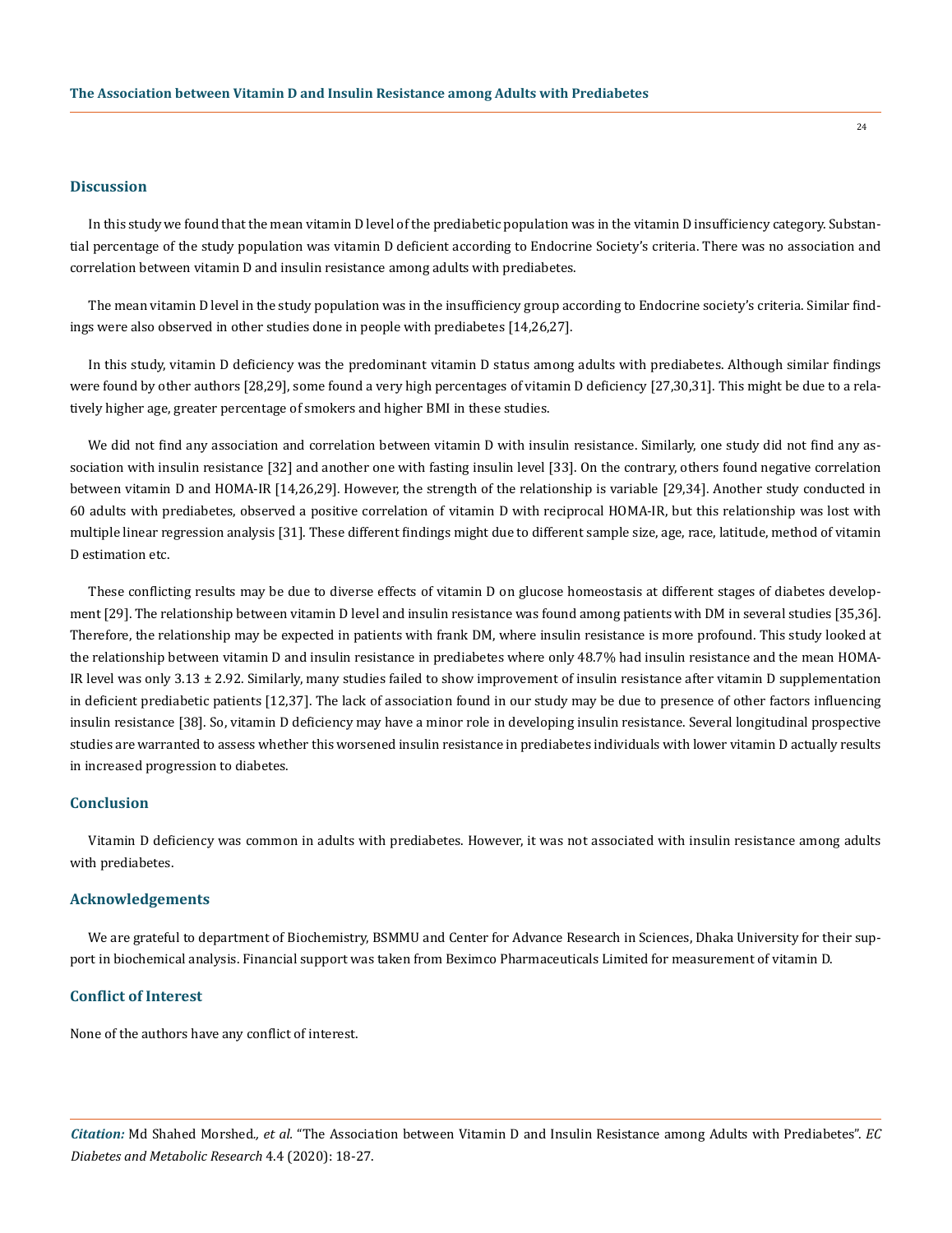# **Bibliography**

- 1. [Bikle DD. "Vitamin D metabolism, mechanism of action, and clinical applications".](https://www.ncbi.nlm.nih.gov/pmc/articles/PMC3968073/) *Chemistry and Biology* 21.3 (2014): 319-329.
- 2. Anderson JL., *et al*. ["Relation of vitamin D deficiency to cardiovascular risk factors, disease status, and incident events in a general](https://www.ncbi.nlm.nih.gov/pubmed/20854958)  healthcare population". *[The American Journal of cardiology](https://www.ncbi.nlm.nih.gov/pubmed/20854958)* 106.7 (2010): 963-968.
- 3. Gardner DG and Shoback D. "Greenspan's basic and clinical Endocrinology". 9th edition, McGraw Hill, Lange (2011): 240-241.
- 4. Lee JH., *et al*[. "Vitamin D deficiency an important, common, and easily treatable cardiovascular risk factor".](https://www.sciencedirect.com/science/article/pii/S0735109708031756) *Journal of the American [College of Cardiology](https://www.sciencedirect.com/science/article/pii/S0735109708031756)* 52.24 (2008): 1949-1956.
- 5. Wallace IR., *et al*[. "Vitamin D and Insulin Resistance".](file:///F:/ECronicon/ECDMR/ECDMR-20-RA-122/v) *Clinical Endocrinology* 84.2 (2016):159-171.
- 6. Hotamisligil GS., *et al*[. "Increased adipose tissue expression of tumour necrosis factor-alpha in human obesity and insulin resistance".](https://www.ncbi.nlm.nih.gov/pmc/articles/PMC295872/)  *[The Journal of Clinical Investigation](https://www.ncbi.nlm.nih.gov/pmc/articles/PMC295872/)* 95.5 (1995): 2409-2415.
- 7. Heras JDL., *et al*[. "25-Hydroxyvitamin D in obese youth across the spectrum of glucose tolerance from normal to prediabetes to type](https://www.ncbi.nlm.nih.gov/pubmed/23340897)  2 diabetes" *Diabetes Care* [36.7 \(2013\): 2048-2053.](https://www.ncbi.nlm.nih.gov/pubmed/23340897)
- 8. Kayaniyil S., *et al*[. "Association of vitamin D with insulin resistance and beta-cell dysfunction in subjects at risk for type 2 diabetes".](https://www.ncbi.nlm.nih.gov/pubmed/20215450) *Diabetes Care* [33.6 \(2010\): 1379-1381.](https://www.ncbi.nlm.nih.gov/pubmed/20215450)
- 9. Forouhi NG., *et al*[. "Baseline serum 25-hydroxy vitamin D is predictive of future glycemic status and insulin resistance".](https://www.ncbi.nlm.nih.gov/pubmed/18591391) *American [Journal of Clinical Nutrition](https://www.ncbi.nlm.nih.gov/pubmed/18591391)* 57.10 (2008): 820-825.
- 10. Seida JC., *et al*[. "Effect of vitamin D3 supplementation on improving glucose homeostasis and preventing diabetes: a systematic re](https://www.ncbi.nlm.nih.gov/pubmed/25062463)view and meta-analysis". *[The Journal of Clinical Endocrinology & Metabolism](https://www.ncbi.nlm.nih.gov/pubmed/25062463)* 99.10 (2014): 3551-3560.
- 11. Moreira-Lucas TSM., *et al*[. "Effect of vitamin D supplementation on oral glucose tolerance in individuals with low vitamin D status and](https://www.ncbi.nlm.nih.gov/pubmed/27717236) [increased risk for developing type 2 diabetes \(EVIDENCE\): A double-blind, randomized, placebo-controlled clinical trial".](https://www.ncbi.nlm.nih.gov/pubmed/27717236) *Diabetes, [Obesity and Metabolism](https://www.ncbi.nlm.nih.gov/pubmed/27717236)* 19.1 (2016):133-141.
- 12. Davidson MB., *et al*[. "High-dose vitamin D supplementation in people with prediabetes and hypovitaminosis D".](https://www.ncbi.nlm.nih.gov/pubmed/23033239) *Diabetes Care* 36.2 [\(2013\): 260-266.](https://www.ncbi.nlm.nih.gov/pubmed/23033239)
- 13. Poolsup N., *et al*[. "Effect of vitamin D supplementation on insulin resistance and glycaemic control in prediabetes: a systematic review](https://www.ncbi.nlm.nih.gov/pubmed/26308752)  and meta‐analysis". *Diabetic Medicine* [33.3 \(2016\): 290-299.](https://www.ncbi.nlm.nih.gov/pubmed/26308752)
- 14. Dutta D., *et al*[. "Serum vitamin-D predicts insulin resistance in individuals with prediabetes".](https://www.ncbi.nlm.nih.gov/pmc/articles/PMC3978972/) *The Indian Journal of Medical Research*  [138.6 \(2013\): 853-860.](https://www.ncbi.nlm.nih.gov/pmc/articles/PMC3978972/)
- 15. Dutta D., *et al*[. "Vitamin-D supplementation in prediabetes reduced progression to type 2 diabetes and was associated with decreased](https://www.ncbi.nlm.nih.gov/pubmed/24456991) [insulin resistance and systemic inflammation: an open label randomized prospective study from Eastern India".](https://www.ncbi.nlm.nih.gov/pubmed/24456991) *Diabetes Research and Clinical Practice* [103.3 \(2014\): e18-e23.](https://www.ncbi.nlm.nih.gov/pubmed/24456991)
- 16. Dhillon PK., *et al*[. "A study to assess the effect of vitamin D supplementation on insulin resistance and glycaemic control in type 2](https://www.ijbcp.com/index.php/ijbcp/article/view/281)  diabetes mellitus patients". *[International Journal of Basic and Clinical](https://www.ijbcp.com/index.php/ijbcp/article/view/281) Pharmacology* 5.2 (2016): 466-472.
- 17. Han FF., *et al*[. "VDR gene variation and insulin resistance related diseases".](https://www.ncbi.nlm.nih.gov/pubmed/28822353) *Lipids in Health and Disease* 16.1 (2017): 12.
- 18. Hitman GA., *et al*[. "Vitamin D receptor gene polymorphisms influence insulin secretion in Bangladeshi Asians".](https://www.ncbi.nlm.nih.gov/pubmed/9568705) *Diabetes* 47.4 (1998): [688-690.](https://www.ncbi.nlm.nih.gov/pubmed/9568705)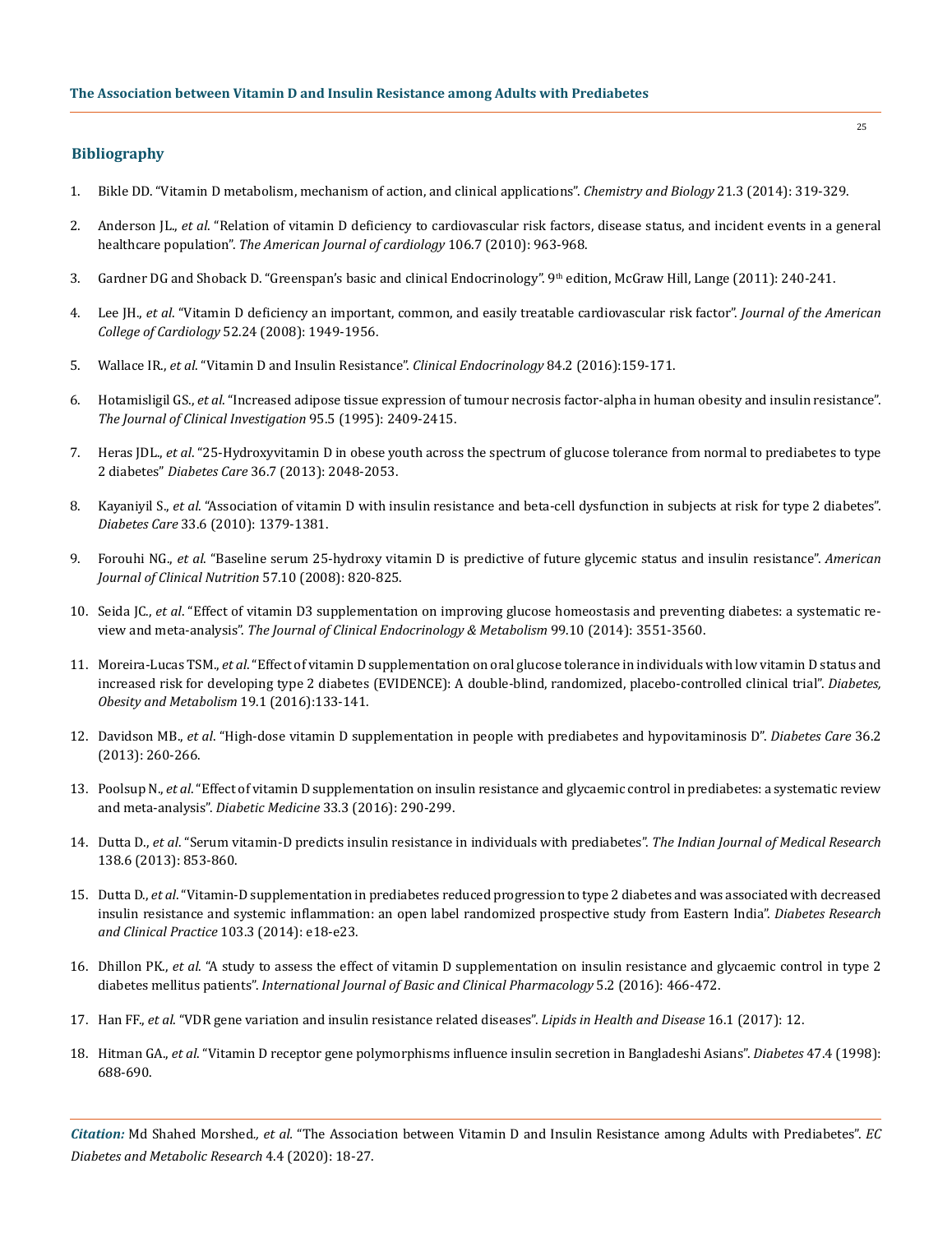- 19. Matthews DR., *et al*[. "Homeostasis model assessment: insulin resistance and β-cell function from fasting plasma glucose and insulin](https://www.ncbi.nlm.nih.gov/pubmed/3899825)  [concentrations in man".](https://www.ncbi.nlm.nih.gov/pubmed/3899825) *Diabetologia* 28.7 (1985): 412-419.
- 20. [American Diabetes Association. "Classification and diagnosis of diabetes: standards of medical care in diabetes".](https://care.diabetesjournals.org/content/43/Supplement_1/S14) *Diabetes Care* 41.1 [\(2018\): S13-S27.](https://care.diabetesjournals.org/content/43/Supplement_1/S14)
- 21. Holick MF., *et al*[. "Evaluation, treatment, and prevention of vitamin D deficiency: an Endocrine Society clinical practice guideline".](https://www.ncbi.nlm.nih.gov/pubmed/21646368)  *[TheJournal of Clinical Endocrinology and Metabolism](https://www.ncbi.nlm.nih.gov/pubmed/21646368)* 96.7 (2011): 1911-1930.
- 22. Bhowmic B., *et al*[. "Identifying insulin resistance by fasting blood samples in Bangladeshi population with normal blood glucose".](http://www.journalofdiabetology.org/article.asp?issn=2078-7685;year=2016;volume=7;issue=3;spage=4;epage=4;aulast=Bhowmik;type=0) *[Journal of Diabetology](http://www.journalofdiabetology.org/article.asp?issn=2078-7685;year=2016;volume=7;issue=3;spage=4;epage=4;aulast=Bhowmik;type=0)* 7.3 (2016): 4-4.
- 23. Islam N. "Bangladesh National Conservation Strategy: Urbanization, Housing and Settlement Planning" (2013).
- 24. Hyppönen E., *et al*[. "25-hydroxyvitamin D, IGF-1, and metabolic syndrome at 45 years of age: a cross-sectional study in the 1958 Brit](https://www.researchgate.net/publication/5842744_25-Hydroxyvitamin_D_IGF-1_and_Metabolic_Syndrome_at_45_Years_of_Age_A_Cross-Sectional_Study_in_the_1958_British_Birth_Cohort)ish Birth Cohort". *Diabetes* [57.2 \(2008\): 298-305.](https://www.researchgate.net/publication/5842744_25-Hydroxyvitamin_D_IGF-1_and_Metabolic_Syndrome_at_45_Years_of_Age_A_Cross-Sectional_Study_in_the_1958_British_Birth_Cohort)
- 25. Hossain HT., *et al*[. "Study of serum vitamin D Level in different socio-demographic population-a pilot study".](https://www.researchgate.net/publication/321651233_Study_of_Serum_Vitamin_D_Level_in_Different_Socio-Demographic_Population_-_A_Pilot_Study) *Journal of Medicine* 19.1 [\(2018\): 22-29.](https://www.researchgate.net/publication/321651233_Study_of_Serum_Vitamin_D_Level_in_Different_Socio-Demographic_Population_-_A_Pilot_Study)
- 26. Abbasi F., *et al*[. "Low circulating 25-hydroxyvitamin D concentrations are associated with defects in insulin action and insulin secre](https://www.ncbi.nlm.nih.gov/pubmed/25740907)[tion in persons with prediabetes".](https://www.ncbi.nlm.nih.gov/pubmed/25740907) *The Journal of Nutrition* 145.4 (2015): 714-719.
- 27. Modi KD., *et al*[. "Prevalence of vitamin D deficiency across the spectrum of glucose intolerance".](https://www.researchgate.net/publication/280030714_Prevalence_of_vitamin_D_deficiency_across_the_spectrum_of_glucose_intolerance) *Journal of Diabetes and Metabolic Disorders* [14.54 \(2015\): 4.](https://www.researchgate.net/publication/280030714_Prevalence_of_vitamin_D_deficiency_across_the_spectrum_of_glucose_intolerance)
- 28. Giri R., *et al*[. "Status of vitamin D3 level and its co-relation with the glycaemic status in Indian population".](https://www.ijmedicine.com/index.php/ijam/article/view/677) *International Journal of [Advances in Medicine](https://www.ijmedicine.com/index.php/ijam/article/view/677)* 4.4 (2017): 1067-1072.
- 29. Esteghamati A., *et al*[. "Vitamin D deficiency is associated with insulin resistance in nondiabetics and reduced insulin production in](https://www.ncbi.nlm.nih.gov/pubmed/25230322) type 2 diabetics". *[Hormone and Metabolic Research](https://www.ncbi.nlm.nih.gov/pubmed/25230322)* 47.4 (2015): 273-279.
- 30. Ayhan R., *et al*. "Low serum vitamin D associated with prediabetes". *[International Journal of Community Medicine and Public Health](https://www.researchgate.net/publication/327223386_Low_serum_vitamin_D_associated_with_prediabetes)* [5.9 \(2018\): 3776-3781.](https://www.researchgate.net/publication/327223386_Low_serum_vitamin_D_associated_with_prediabetes)
- 31. [Kwon HN and Lim H. "Relationship between serum vitamin D status and metabolic risk factors among korean adults with prediabe](https://www.researchgate.net/publication/309472938_Relationship_between_Serum_Vitamin_D_Status_and_Metabolic_Risk_Factors_among_Korean_Adults_with_Prediabetes)tes". *Plos One* [11.10 \(2016\): e0165324.](https://www.researchgate.net/publication/309472938_Relationship_between_Serum_Vitamin_D_Status_and_Metabolic_Risk_Factors_among_Korean_Adults_with_Prediabetes)
- 32. Giorelli GDV., *et al*[. "No association between 25-hydroxyvitamin D levels and prediabetes in Brazilian patients.A cross-sectional](http://www.scielo.br/scielo.php?pid=S1516-31802015000200073&script=sci_abstract) study". *[Sao Paulo Medical Journal](http://www.scielo.br/scielo.php?pid=S1516-31802015000200073&script=sci_abstract)* 133.2 (2015): 73-77.
- 33. Ahmed MM., *et al*[. "Prevalence of vitamin D deficiency in prediabetes and its correlation with glycemic indices: a cross- sectional pilot](https://www.researchgate.net/publication/286116391_Prevalence_of_vitamin_d_deficiency_in_prediabetes_and_its_correlation_with_glycemic_indices_A_cross-_sectional_pilot_study)  study". *[Research Journal of Pharmaceutical, Biological and Chemical](https://www.researchgate.net/publication/286116391_Prevalence_of_vitamin_d_deficiency_in_prediabetes_and_its_correlation_with_glycemic_indices_A_cross-_sectional_pilot_study) Sciences* 5.4 (2014): 1340-1344.
- 34. Manju M., *et al*[. "Relationship between serum Vitamin D and insulin resistance in prediabetic and diabetic states- A comparative](https://www.innovativepublication.com/journals/IJCBR/article-details/5929/volume/172/issue/480)  study". *[International Journal of Clinical Biochemistry and Research](https://www.innovativepublication.com/journals/IJCBR/article-details/5929/volume/172/issue/480)* 5.1 (2018): 91-96.
- 35. Gao Y., *et al*[. "The relationship between serum 25-hydroxy vitamin D and insulin sensitivity and β-cell function in newly diagnosed](https://www.hindawi.com/journals/jdr/2015/636891/) type 2 diabetes". *[Journal of Diabetes Research](https://www.hindawi.com/journals/jdr/2015/636891/)* (2015): 5.
- 36. Zhang J., *et al*[. "Vitamin D status is negatively correlated with insulin resistance in Chinese type 2 diabetes".](https://www.ncbi.nlm.nih.gov/pubmed/27413370) *International Journal of [Endocrinology](https://www.ncbi.nlm.nih.gov/pubmed/27413370)* (2016): 7.

*Citation:* Md Shahed Morshed*., et al.* "The Association between Vitamin D and Insulin Resistance among Adults with Prediabetes". *EC Diabetes and Metabolic Research* 4.4 (2020): 18-27.

26